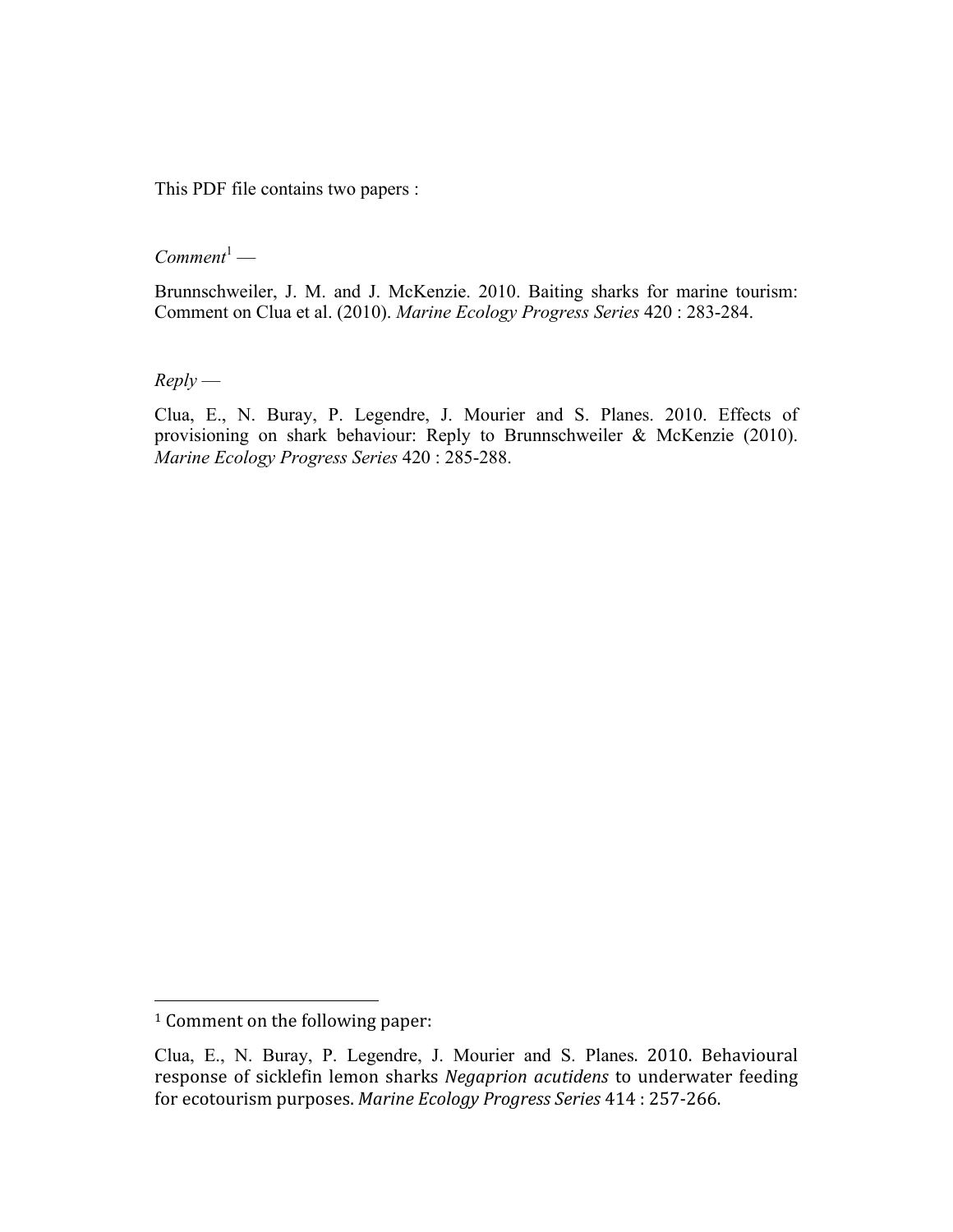# **COMMENT**

# **Baiting sharks for marine tourism: Comment on Clua et al. (2010)**

Juerg M. Brunnschweiler<sup>1,\*</sup>, Jonathan McKenzie<sup>2</sup>

**1 ETH Zurich, Raemistrasse 101, 8092 Zurich, Switzerland**

**2 Department of Earth and Environmental Sciences, University of New Orleans, New Orleans, Lousiana 70148, USA**

ABSTRACT: A recent study by Clua et al. (2010; Mar Ecol Prog Ser 414:257–266) that looks at the behavioural response of sicklefin lemon sharks *Negaprion acutidens* to underwater feeding for ecotourism purposes has a number of methodological and semantic problems that complicate the evaluation of the results and raise questions about the conclusions. Main issues are the lack of a control, the use of non-defined terms to characterize observed behaviours, and statements not supported by data. Unwarranted conclusions include the notion that behavioural changes were caused by the human interference, the link between intraspecific aggression and the feeding process, and the loss of genetic variability as a consequence of the aggregating effect of shark feeding.

KEY WORDS: Shark feeding · Behaviour · Intraspecific aggression · Marine tourism · Food provisioning

*Resale or republication not permitted without written consent of the publisher*

Attracting elasmobranchs with food for the purpose of marine tourism is a highly controversial issue. There is general agreement that feeding or attracting wildlife with food can have a variety of effects (Orams 2002). In the case of sharks, quantifying the magnitude of these effects has proven difficult because critical baseline data remain scarce (Laroche et al. 2007, Meyer et al. 2009). Whereas using biomarkers to measure physiological responses to provisioning-tourism and effects on health is relatively straightforward (Semeniuk & Rothley 2008, Semeniuk et al. 2009), measuring behavioural responses by directly observing the animals is much more challenging. Clua et al. (2010) have taken on this challenge and present data from a group of sicklefin lemon sharks *Negaprion acutidens* in the South Pacific. Here we point out fundamental methodological and semantic issues with this study that we think complicate the evaluation of the study's results and raise questions about the conclusions.

(1) The collection of presence/absence, abundance or behavioural data of mobile fish using underwater visual census and observation techniques is prone to bias (Samoilys & Carlos 2000, Edgar et al. 2004, Ward-Paige et al. 2010), but this is not acknowledged in Clua et al. (2010). For example, direct observation data of shark behaviour can typically only be collected during a few hours each day, and therefore the majority of the behaviour is not recorded. The use of proxies such as mating scars or bite wounds to measure or quantify behaviour is possible (e.g. Porcher 2005), but relating these proxies with confidence to spatio-temporal causative intra- and interspecific behaviours is challenging, requiring adequate caution when interpreting the results.

(2) The frequent and arbitrary use of non-defined terms is a problem in Clua et al. (2010). Terms such as 'natural behaviour' (p. 257, 258), 'real provisioning' (p. 258), 'atypical dominance behaviour' (p. 262), 'pivotal role' (p. 262), 'exacerbated competition' (p. 263), 'dominant' (p. 263), and 'natural conditions' (p. 263) are neither defined nor referenced. It remains unknown, for example, what the authors consider typical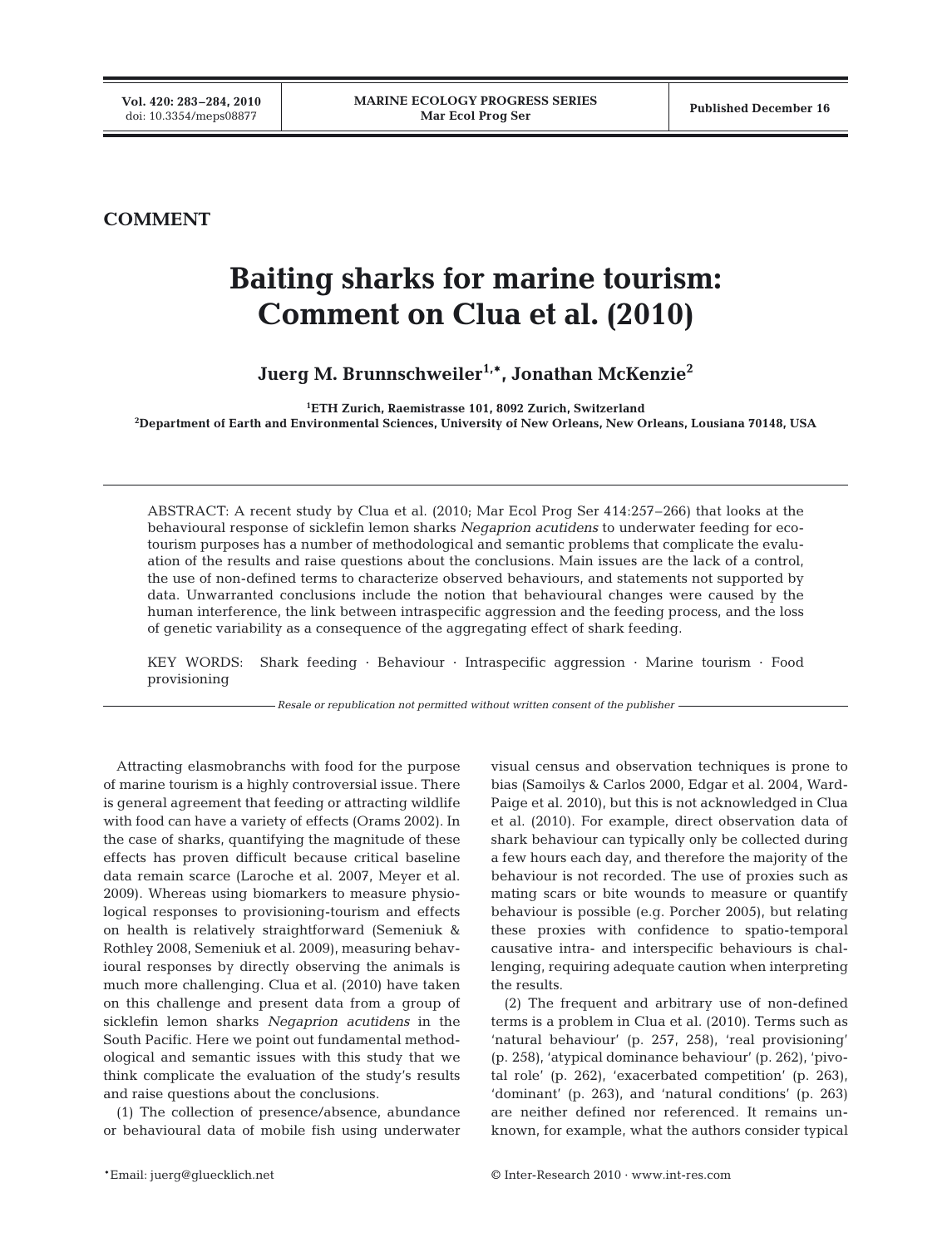dominance behaviour and, as a consequence, irreproducible why an observation should be 'atypical dominance behaviour' (p. 262).

(3) It remains unclear how Clua et al. (2010) measured and quantified 'increased aggression' (p. 262), 'M05, which appeared to be old' (p. 262), 'Since males M07 and M18 were dominant in 2005' (p. 263), and 'Aggression increased significantly' (p. 263) and, if at all, against what baseline they compared their observations.

lack of a control. Without a comparable group of sharks that are not being fed the authors cannot postulate with confidence that any observed behavioural changes were caused directly by the human interference.

(5) Several statements and conclusions in Clua et al. (2010) are based on anecdotal observations and not evidenced. (a) There are no data that 'link' intraspecific aggression to the feeding process (p. 263). Therefore, the anecdotal observation of intraspecific aggression cannot be interpreted as 'deviant behaviour' (p. 263). (b) The statement of 'an increase in shark abundance over time' (p. 263) is not supported by results. (c) The authors repeatedly mention that there may be loss of genetic variability as a consequence of the aggregating effect of shark-feeding (p. 263, 264). However, these speculations are unsupported; the data do not address any such link. In fact, the authors themselves state that the number of males decreased during the reproductive season (p. 259), suggesting 'temporary migration for mating with females that do not belong to the studied population' (p. 262).

The debate over baiting sharks for marine tourism is largely based on inference, opinion and anecdote, and therefore research on the effects of food-provisioning tourism is much needed. Thus Clua and his coworkers are to be acknowledged for bringing science to this

*Editorial responsibility: Hans-Heinrich Janssen, Oldendorf/Luhe, Germany*

controversial topic. In our opinion, however, the presentation and discussion of the results in Clua et al. (2010) adds more to the debate than to the objectification of the public discourse.

#### LITERATURE CITED

- ► Clua E, Buray N, Legendre P, Mourier J, Planes S (2010) Behavioural response of sicklefin lemon sharks *Negaprion acutidens* to underwater feeding for ecotourism purposes. Mar Ecol Prog Ser 414:257–266
- $(4)$  A fundamental problem in Clua et al.  $(2010)$  is the  $\triangleright$  Edgar GJ, Barrett NS, Morton AJ  $(2004)$  Biases associated with the use of underwater visual census techniques to quantify the density and size-structure of fish populations. J Exp Mar Biol Ecol 308:269–290
	- ► Laroche RK, Kock AA, Dill LM, Oosthuizen WH (2007) Effects of provisioning ecotourism activity on the behaviour of white sharks *Carcharodon carcharias.* Mar Ecol Prog Ser 338:199–209
	- ► Meyer CG, Dale JJ, Papastamatiou YP, Whitney NM, Holland KN (2009) Seasonal cycles and long-term trends in abundance and species composition of sharks associated with cage diving ecotourism activities in Hawaii. Environ Conserv 36:104–111
	- ► Orams MB (2002) Feeding wildlife as a tourism attraction: a review of issues and impacts. Tour Manage 23:281–293
	- ► Porcher IF (2005) On the gestation period of the blackfin reef shark, *Carcharhinus melanopterus*, in waters off Moorea, French Polynesia. Mar Biol 146:1207–1211
	- ▶ Samoilys MA, Carlos G (2000) Determining methods of underwater visual census for estimating the abundance of coral reef fish. Environ Biol Fishes 57:289–304
	- ► Semeniuk CAD, Rothley KD (2008) Costs of group-living for a normally solitary forager: effects of provisioning tourism on southern stingrays *Dasyatis americana.* Mar Ecol Prog Ser 357:271–282
	- ► Semeniuk CAD, Bourgeon S, Smith SL, Rothley KD (2009) Hematological differences between stingrays at tourist and non-visited sites suggest physiological costs of wildlife tourism. Biol Conserv 142:1818–1829
	- ► Ward-Paige C, Mills Flemming J, Lotze HK (2010) Overestimating fish counts by non-instantaneous visual censuses: Consequences for population and community descriptions. PLoS ONE 5:e11722

*Submitted: October 11, 2010; Accepted: November 19, 2010 Proofs received from author(s): November 30, 2010*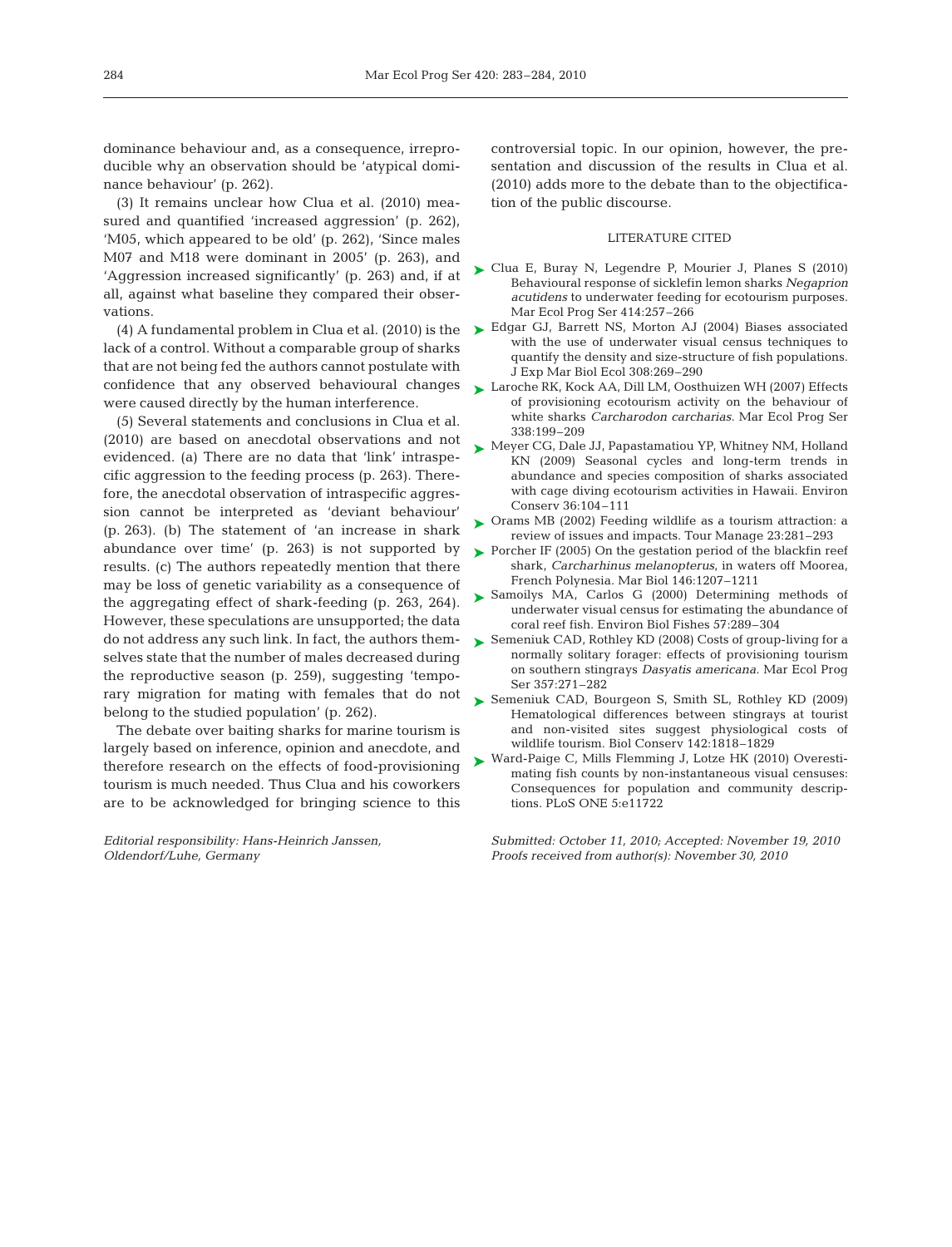# **REPLY COMMENT**

# **Effects of provisioning on shark behaviour: Reply to Brunnschweiler & McKenzie (2010)**

Eric Clua<sup>1,</sup>\*, Nicolas Buray<sup>2,3</sup>, Pierre Legendre<sup>4</sup>, Johann Mourier<sup>2,3</sup>, Serge Planes<sup>2,3</sup>

**1 Secretariat of the Pacific Community, BPD5, Noumea, New Caledonia 2 Ecole Pratique des Hautes Etudes, UMR 5244 CNRS-EPHE-UPVD,** 

**Laboratoire "Ecosystèmes Aquatiques Tropicaux et Méditerranéens", Université de Perpignan, 66860 Perpignan, France 3 Centre de Recherches Insulaires et Observatoire de l'Environnement (CRIOBE – UMS 2978 EPHE CNRS), BP 1013,** 

**98729 Moorea, French Polynesia**

**4 Département de sciences biologiques, Université de Montréal, C.P. 6128, succursale Centre-ville, Montréal, Québec H3C 3J7, Canada**

ABSTRACT: Brunnschweiler & McKenzie (2010; Mar Ecol Prog Ser 420:283–284) expressed reservations over the findings of Clua et al. (2010; Mar Ecol Prog Ser 414:257–266), mostly related to the lack of a reference site or a control group in the methodology. In our study, we distinguished between 39 individuals of sicklefin lemon sharks *Negaprion acutidens,* mainly based on photo-identification. Our study was based on the field-survey approach, with time (a continuous variable) as the source of variation, and thus a control group was not necessary. We provide here additional data that support the notion that abundance of lemon sharks on the provisioning site was increasing, both in their number and fidelity. We maintain our conclusion that sicklefin lemon shark provisioning off Moorea Island can continue, but should be more intensely controlled.

KEY WORDS: Field survey approach · Lack of control site · Shark abundance · Site fidelity · Shark conservation

*Resale or republication not permitted without written consent of the publisher*

We are grateful to our colleagues J. M. Brunnschweiler and J. McKenzie for their interest in our article about the behavioural response of sicklefin lemon sharks *Negaprion acutidens* to underwater provisioning in French Polynesia (Clua et al. 2010). To their major issues we respond as follows.

### **(1) Methodology for assessing shark behaviour**

Applying reliable methods for assessing shark behaviour is a challenge. We assured the quality of our observations by identifying each individual lemon shark through photo-identification, as detailed in a separate paper (Buray et al. 2009). Our study com-

prised a relatively low number of sharks (39), while photo-identification allows independent and reliable diagnoses for much larger numbers, e.g. 159 whale sharks *Rhincodon typus* (Meekan et al. 2006) or 194 nurse sharks *Gynglymostoma cirratum* (Castro & Rosa 2005). In that context, the references to Samoilys & Carlos (2000) and Edgar et al. (2004) made by Brunnschweiler & McKenzie (2010, p. X) are irrelevant as those authors discuss biases linked to underwater visual censuses (UVC) of several small-sized, highly mobile and hard to distinguish coral reef finfishes. There is no logical or factual link between the potential biases discussed in these studies and the individual identification of large sharks moving in a restricted area, as in our study. When discussing the biases in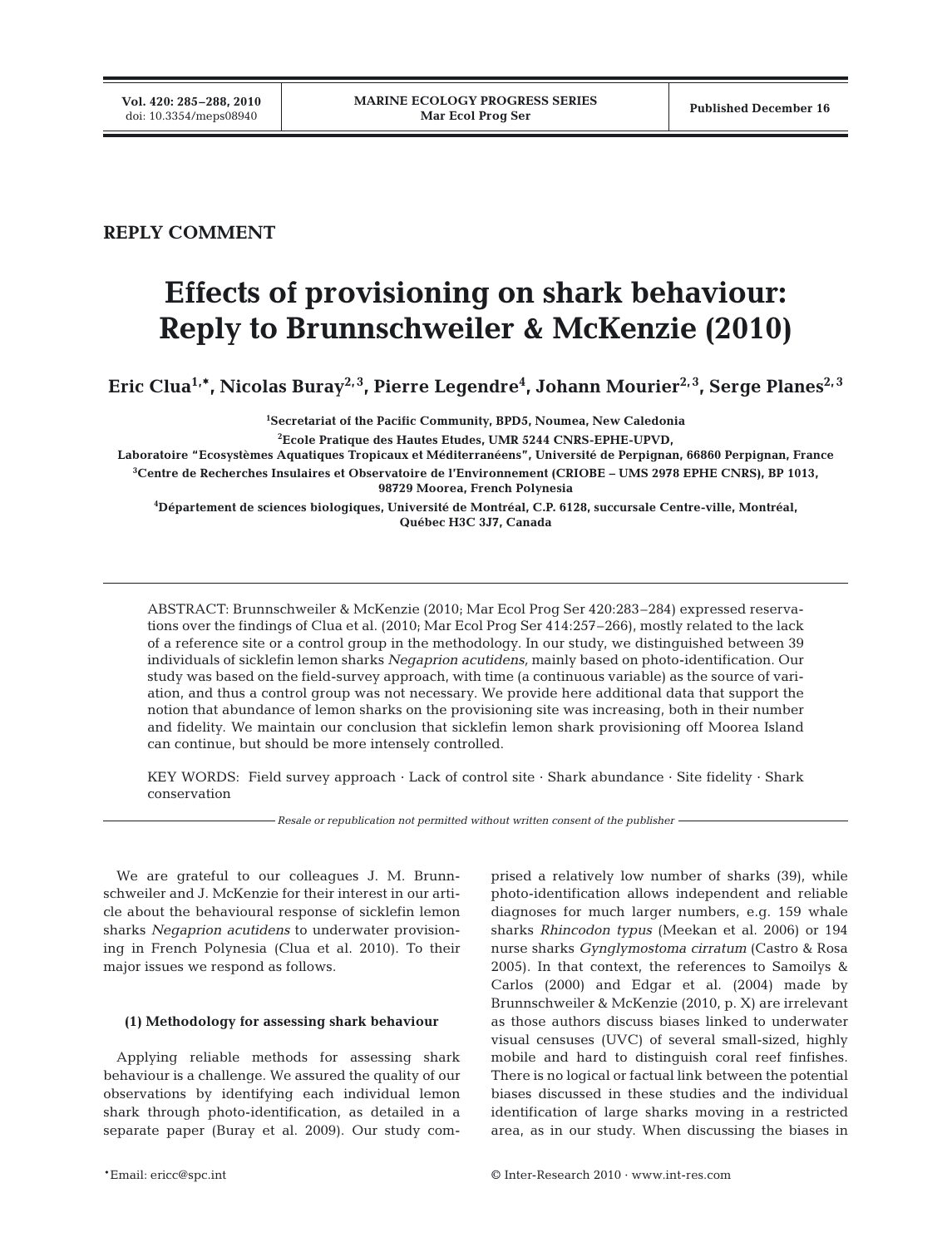shark observation methodology, Ward-Paige et al. (2010, p.5) even state 'When the goal of a scientific study is to examine relative spatial and temporal differences in the density of a single species surveyed under homogenous sampling conditions, non-instantaneous UVC count data may produce satisfactory information'. This is actually the case for our study.

#### **(2) Arbitrary use of non-defined terms**

'Real provisioning' refers to any anthropogenic provisioning of sharks with a sizeable amount of food that they can acquire, and does not rely only on the olfactory attraction of food, usually described as 'chumming' or 'baiting'.

We anticipated difficulties in understanding of some of our statements, when no previous references are available. Therefore, we defined what we considered to be 'atypical dominance behaviour' (Clua et al. 2010, p. 262) with the following sentence: 'As the study progressed, in addition to a strong residency pattern, this shark showed increasing aggression towards its male and female conspecifics and, to a lesser degree, toward divers (N. Buray pers. obs.).' We think this explanation is clear.

For a better understanding of the imminent risk of long-term feeding, we referred to the observed behaviour of lemon sharks over time, see Section (4). Unfortunately, there are no scientific studies fully describing the natural behaviour of lemon sharks, so we had to rely on statements by our team of experienced scientific divers who have accumulated thousands of hours of underwater observations.

#### **(3) Justifying and quantifying 'increased aggression'**

At its adult stage, *Negaprion acutidens* cannot be considered to be a gregarious species (Stevens 1984). In contrast to other sharks with a solitary behaviour but a capacity to aggregate and compete, such as white shark *Carcharodon carcharias* (McCosker 1985) or tiger shark *Galeocerdo cuvier* (E. Clua pers. obs.), aggressiveness over food does not occur in the wild for lemon sharks (see Nelson & Johnson 1980). Therefore, we maintain that provisioning sicklefin lemon sharks may create a non-natural source of intra-specific aggressiveness (Clua et al. 2010, p. 263). We are willing to modify this statement only if evidence is presented that *N. acutidens* are prone to natural intraspecific aggressiveness by reason of food in the wild.

The 'lack' of a base line for assessing and quantifying the increasing aggression is a particular aspect of the critique discussed in Section (4) below.

## **(4) Lack of a control site**

Many experimenters compare their 'treatments' with 'controls' and evaluate their data by analysis of variance (ANOVA). Field survey ecologists may use another approach: the observations are carried out along one or several gradients represented by continuous variables, so that there is no need for an independently-set control to draw conclusions (Hurlbert 1984, Legendre & Legendre 1998). In our study, we used this field survey approach with 'time' as a continuous variable. We demonstrated an increase in shark aggregation by plotting the number of shark sightings as a function of time and computing linear regressions (see Fig. 4 in Clua et al. 2010). There is a significant increase in the number of sightings of individual sharks in Groups A, C and D across the 44 mo of the study. As natural aggregation of sicklefin lemon sharks does not exist in the wild (see Section 3), it was not possible to carry out a study at a control site.

#### **(5a) Provisioning and intraspecific aggression**

As stated in Section (3), there is no evidence that lemon sharks are aggressive over food in the wild. Therefore, artificial provisioning is most likely adding another cause for intraspecific aggression to the existing competition for mating. Clua et al. (2010) do not directly link the feeding process to an increased competition for mating. However, provisioning, which produces artificial aggregation, during or right after the mating season may raise the level of intra-specific aggression, and may be the cause of obvious wounds on male lemon sharks which are more likely to fight for dominance (N. Buray pers. obs.). Fig 5b in Clua et al. (2010) gives an example of a wounded male; the total number of such wounds, however, was not anecdotal. In the context of our study over 44 mo, which did not focus on intraspecific dominance, we presented the accumulated information on the increased aggression amongst males after the mating season as an incidental result. It was a qualitative analysis that compared observations from different seasons, rather than a conclusion based on quantitative data.

#### **(5b) Increase in shark abundance**

In the context of Clua et al. (2010), the term 'abundance' can be understood in different ways: (1) as a purely quantitative term (number of shark *sightings*, not regarding the number of different individuals); (2)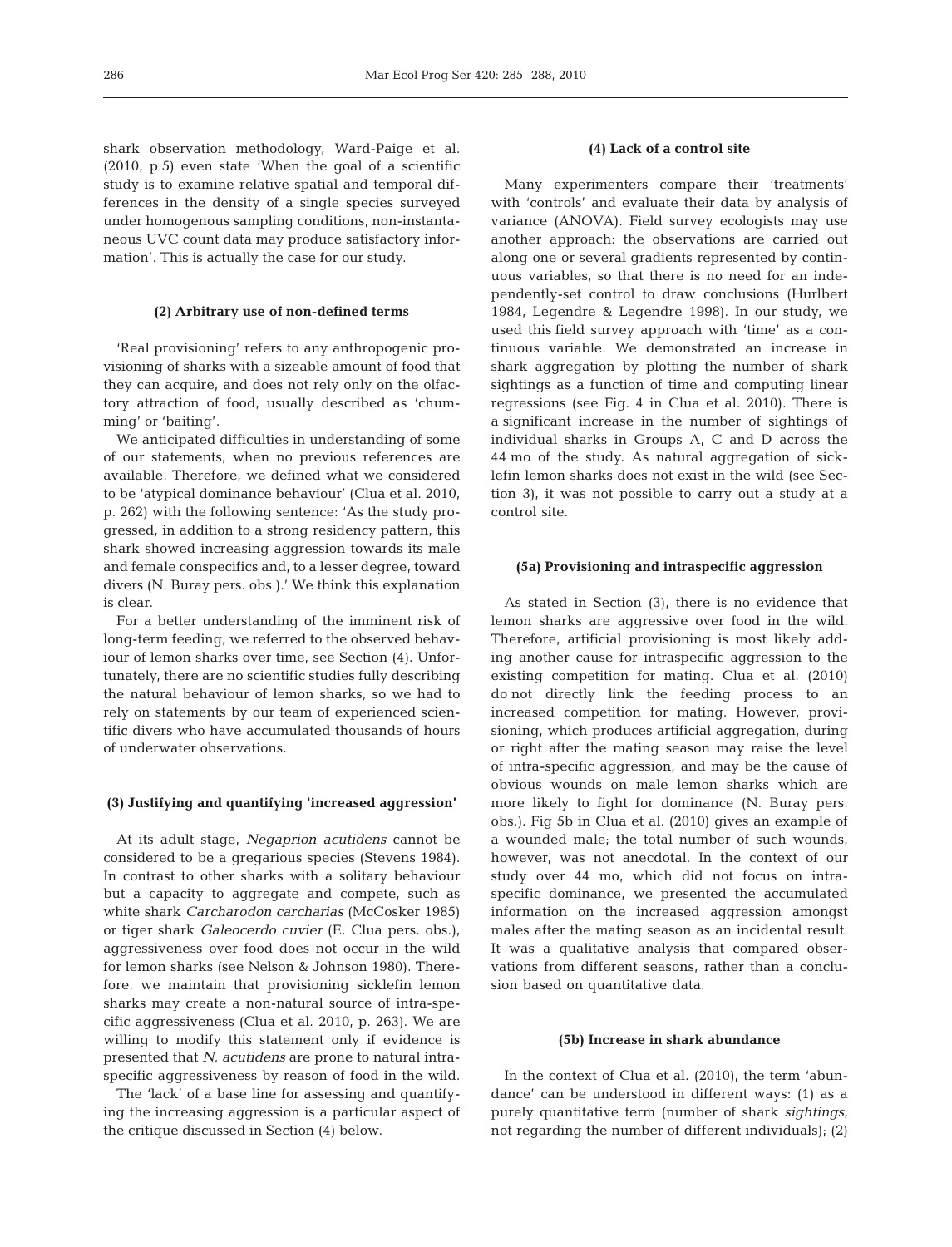as a purely qualitative concept (number of *different* sharks involved in a given number of sightings); and (3) as a mix of these 2 concepts. We agree that the accuracy of our data does not allow us to use the term 'abundance' in the second or third sense. However, our results (see Fig. 4 in Clua et al. 2010) allow us to use the term for the number of shark sightings. We are pleased to provide here complementary data, not included in our original article, showing that, in addition to an increase in site fidelity, our data also support our hypothesis of a significant increase with time in the number of distinct sharks involved in the sightings (Fig. 1). Both graphs show that the provisioning site was increasingly frequented. From this observation we derived our statement that 'In the case of lemon sharks, their increased site fidelity can have a negative effect on gene flow' (Clua et al. 2010, p. 263).

## **(5c) Loss of genetic variability**

At the end of our discussion (Clua et al. 2010, p. 264), we cautiously stated that 'Because the studied population is small, daily aggregations at the same location could result in increased social interactions and increased mating between close relatives, reinforcing the risk of inbreeding.' We were not saying that there was any present loss. We think readers will be able to appreciate the difference between a 'risk', which includes a probability for not happening, and a 'fact', which does not allow any room for an alternative, and needs to be supported.



Fig. 1. *Negaprion acutidens*. Number of different sharks contributing to the sightings during the course of the study (44 mo). The line representing the linear trend supports the hypothesis of a significant increase (at the usual 5% significance level) in the number of sharks at the feeding site

(1-tailed *t*-test of significance of the slope, p = 0.029).

### **CONCLUSIONS**

Clua et al. (2010) provided (1) reliable information (2) in a specific case (3) about a controversial subject. The consideration of provisioning as an asset for conservation of endangered species (Bookbinder et al. 1998, Halpenny 2003), however, does not automatically allow the results of Clua et al. (2010) to be generalised to other feeding sites or shark species. We concluded that sicklefin lemon shark provisioning off Moorea Island can continue but should be better controlled. Our recommendations were specifically addressed to the French Polynesian management authorities (Clua et al. 2010, p. 266). At this stage, we are not advocating a ban on shark feeding. We are currently assessing the direct income generated by lemon shark ecotourism and its importance for the local economy of Moorea Island. This information should convince fishermen of the benefits of shark conservation (Clua et al. unpubl.). However, shark-feeding management still requires studies addressing a variety of subjects and situations, hopefully including further contributions by our colleagues J. M. Brunnschweiler and J. McKenzie.

#### LITERATURE CITED

- Bookbinder MP, Dinerstein E, Rijal A, Cauley H, Rajouria A ä (1998) Ecotourism's support of biodiversity conservation. Conserv Biol 12:1399–1404
- Brunnschweiler JM, McKenzie J (2010) Baiting sharks for ämarine tourism: Comment on Clua et al. 2010. Mar Ecol Prog Ser 420:283–284
	- Buray N, Mourier J, Planes S, Clua E (2009) Underwater photo-identification of sicklefin lemon sharks, *Negaprion acutidens*, at Moorea (French Polynesia). Cybium 33: 21–27
- Castro ALF, Rosa RS (2005) Use of natural marks on popula-ä tion estimates of the nurse shark, *Ginglymostoma cirratum*, at Atol das Rocas Biological Reserve, Brazil. Environ Biol Fishes 72:213–221
- Clua E, Buray N, Legendre P, Mourier J, Planes S (2010) Behavioural response of sicklefin lemon sharks Negaprion acutidens to underwater feeding for ecotourism purposes. Mar Ecol Prog Ser 414:257–266
- Edgar GJ, Barrett NS, Morton AJ (2004) Biases associated ä with the use of underwater visual census techniques to quantify the density and size-structure of fish populations. J Exp Mar Biol Ecol 308:269–290
	- Halpenny EA (2003) NGOs as conservation agents: achieving conservation through marine ecotourism. In: Garrod B, Wilson JC (eds) Marine ecotourism: issues and experience. Channel View Publications, Clevedon, p 107–121
- Hurlbert SH (1984) Pseudoreplication and the design of eco-ä logical field experiments. Ecol Monogr 54:187–211
	- Legendre P, Legendre L (1998) Numerical ecology, 2nd English edn. Elsevier, Amsterdam
	- McCosker JE (1985) White shark attack behavior: observations of and speculations about predator and prey strategies. Mem Southern Calif Acad Sci 9:123–135
- Meekan MG, Bradshaw CJA, Press M, McLean C, Richards ä